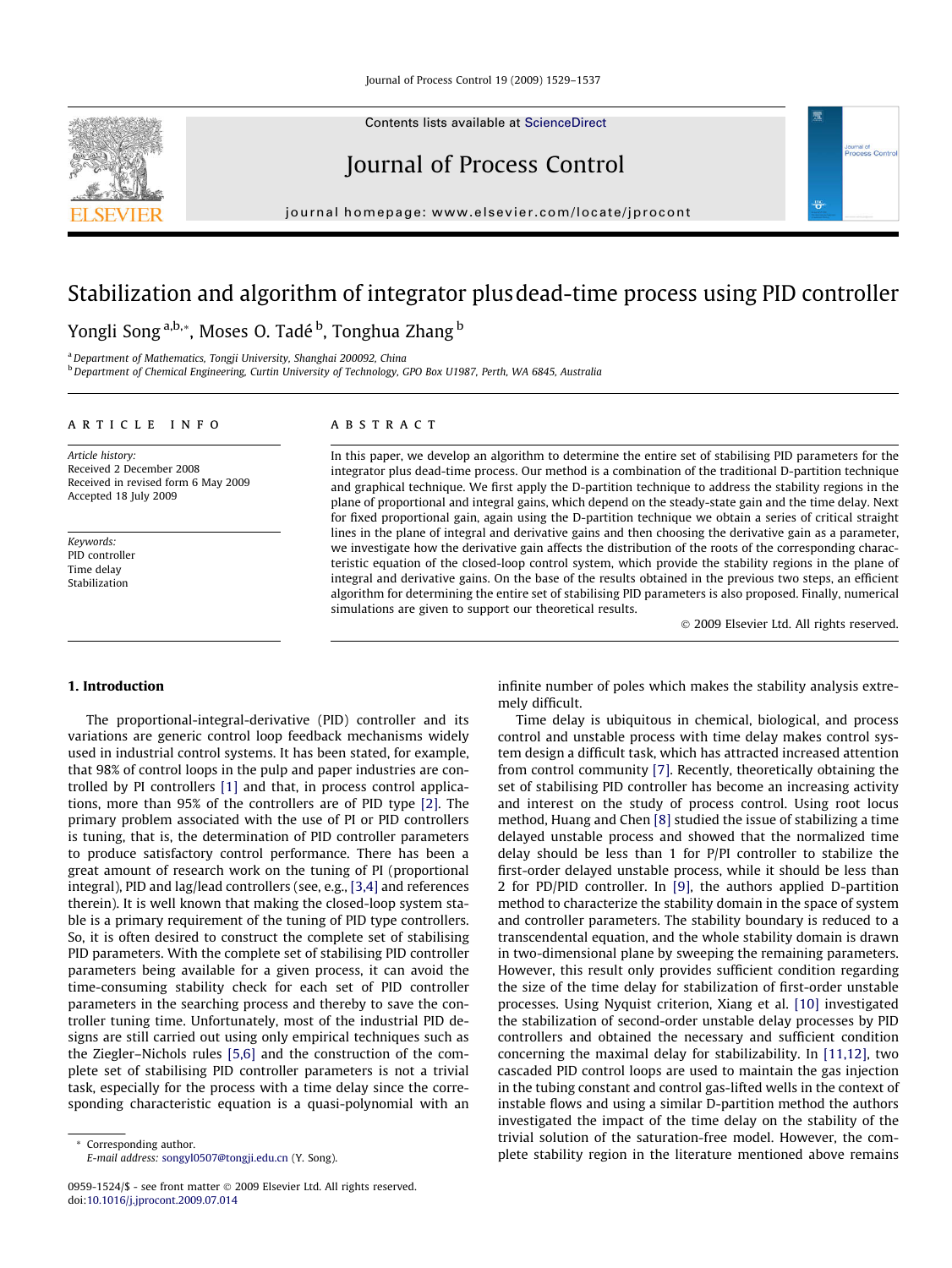unknown, which is important to the performance design of the processes.

Recently, a method based on a version of Hermite–Biehler theorem applicable to quasi-polynomials has been used to determine the complete set of stabilising PID controller parameters for firstorder time delay system by Silva et al. [\[13–15\]](#page--1-0) and for second-order time-delay systems by Ou et al. [\[16\]](#page--1-0). But this approach is mathematically involved and the maximal stabilizable time delay for some typical yet simple processes still remains obscure. Using the classical Nyquist stability criterion, Martelli [\[17\]](#page--1-0) obtained the same results as those in [\[15\]](#page--1-0) in a simpler way. Using a parameter space approach combined with the generalized Hermite–Biehler theorem, Wang [\[18,19\]](#page--1-0) studied the stabilizing regions of PID controllers for second-order and nth order time delay systems. However, the results obtained in the above literature aren't applicable to the integrator plus dead-time processes (IPDT) with the transfer function

$$
G(s) = \frac{ke^{-ls}}{s},\tag{1}
$$

where  $k > 0$  represents the steady-state gain of the plant,  $L \ge 0$  is the dead time. In this paper, we focus on the case when the controller is of the PID type, i.e.,

$$
C(s) = k_p + \frac{k_i}{s} + k_d s. \tag{2}
$$

The process (1) was first proposed by Chien and Fruehauf [\[20\]](#page--1-0), who suggested that many chemical processes can be modelled for the purpose of feedback controller tuning by a transfer function (1). This type of model is able to adequately represent the dynamics of many processes over the frequency range of interest for feedback controller design, i.e., near the ultimate frequency where the total open-loop Nyquist plot approaches the (–1,0) point. Friman and Waller [\[21\]](#page--1-0) demonstrated that this type of model can also be used in multivariable systems. Tyreus and Luyben [\[22\]](#page--1-0) presented tuning rules that give the optimal reset time and controller gain for PI control of this type of process. Luyben [\[23\]](#page--1-0) extended the previous work with PI control to PID controllers, where frequency domain methods are used to show that the derivative tuning constant should be set equal to the reciprocal of the ultimate frequency. A systematic procedure for identifying the transfer-function parameters for IPDT and inverse-response processes was presented in [\[24,25\]](#page--1-0) where a PI controller tuning rule was synthesized using +2DB maximum closed-loop log modulus criteria. More recently, Panda et al. [\[26\]](#page--1-0) studied the set-point changes and load disturbances for this type of process IPDT using a novel control scheme, which is proposed by integrating Smith predictor and a PID controller. However, the theoretical results on the entire set of stabilizing PID parameters for the process (1) still remain unknown. In the present paper, the main objective is to determine the parameter set  $(k_p, k_i, k_d)$  of the PID controller such that the feedback closed-loop process is stable. We present a novel approach to derive analytical expressions for describing the boundaries of the stability domain in the space of PID controller parameters. These expressions can be used to construct the complete set of stabilising PID controller parameters. We would also like to mention that the similar issues we study here were also addressed in [\[15,18,28,27\]](#page--1-0). The authors focused on the processes without time delay in [\[28,27\],](#page--1-0) while in [\[15,18\]](#page--1-0) the authors focused on the processes with time delay. Based on the generalization of the Hermite–Biehler theorem for complex polynomials with complex leading coefficients, Ho [\[27\]](#page--1-0) investigated the problem of characterizing all admissible PID controllers and shown that for a fixed proportional gain, the set of admissible integral and derivative gains lie in a union of convex sets. In terms of plotting the stability boundary locus, Tan et al. [\[28\]p](#page--1-0)resented the boundaries of the limiting values of PI and PID controller parameters that guarantee stability and found the stabilizing region of PI parameters for the control of a plant with uncertain parameters. In [\[15\],](#page--1-0) the authors employed a version of the Hermite–Biehler theorem applicable to quasi-polynomials to investigate the complete set of stabilizing PID parameters for the first-order process with a time delay  $G(s) = ke^{-ls}/(1+Ts)$  and showed that for each admissible proportional gain the stabilizing set in the plane of the integral and derivative gains is either a trapezoid, a triangle or a quadrilateral. However, as you will see below, the stabilizing set for (1) in the plane of the integral and derivative gains is always a quadrilateral for each admissible proportional gain. In [\[18\],](#page--1-0) the author considered the same topic as [\[15\]](#page--1-0) and extended the results to a second-order process with a time delay via the graphical stability criterion. In the present paper, we combine the D-partition and graphical technique to study the problem of stabilizing a integrator plus deadtime process using a PID controller. We first determine the stability region in the plane of proportional and integral gains. The area of such stability region is decreased with increasing the time delay. Then for fixed proportional gain, taking the derivative gain as a parameter, we investigate how the derivative gain affects the distribution of the roots of the corresponding characteristic equation of the closed-loop control system and obtain the stabilizing set in the space of the integral and derivative gains. Compared with the methods used in [\[15,18\],](#page--1-0) the advantage of our method is that the mechanism of how the time delay and derivative gain affect the stability of closed-loop system is much clearer. In addition, the issue of how the time delay affects the stability region in the plane of proportional and integral gains was not investigated in [\[27,15,18\],](#page--1-0) and hence addressing this issue is one of the contributions of our work in this paper.

The rest of the paper is organized as follows: in Section 2, we first compute the range of admissible proportional and integral gains. In Section [3,](#page--1-0) for fixed value of proportional gain, we analytically compute the critical curves on the integral-derivative plane and investigate the changes of the positive real parts of the roots of the corresponding characteristic equation, which allow us to obtain the stabilizing region in the integral-derivative plane. The procedures for determining the complete sets of stabilising PID controllers and some numerical simulations are addressed in Section [4](#page--1-0). Finally, we conclude the paper in Section [5](#page--1-0).

#### 2. Stabilization using PI controller

The closed-loop stability is equivalent to the condition that all the roots of the characteristic equation lie in the open left-half plane. The characteristic equation of the closed-loop process is

$$
\delta_1(s) = s^2 + k(k_i + k_p s + k_d s^2) e^{-ls} = 0.
$$
 (3)

Due to the presence of the exponential term, the number of the roots of the characteristic Eq. (3) may be infinite, which makes the problem of analyzing the closed-loop system a difficult one. Here we will employ the so called D-partition technique to attain our aim. For D-partition technique, refer to the Appendix A.

We first study the case of the stabilization of the process under the PI controller, i.e,  $k_d = 0$ . In this case, the characteristic equation of the closed-loop system becomes

$$
\delta_2(s) = s^2 + k(k_i + k_p s)e^{-Ls} = 0.
$$
 (4)

Starting with the delay-free system, i.e.,  $L = 0$ , Eq. (4) becomes

$$
s^2 + kk_p s + kk_i = 0. \tag{5}
$$

Since this is a second-order polynomial, the closed-loop stability is equivalent to all the coefficients having the same sign. So, we have the stabilizing set of PI for the delay-free plants as follows